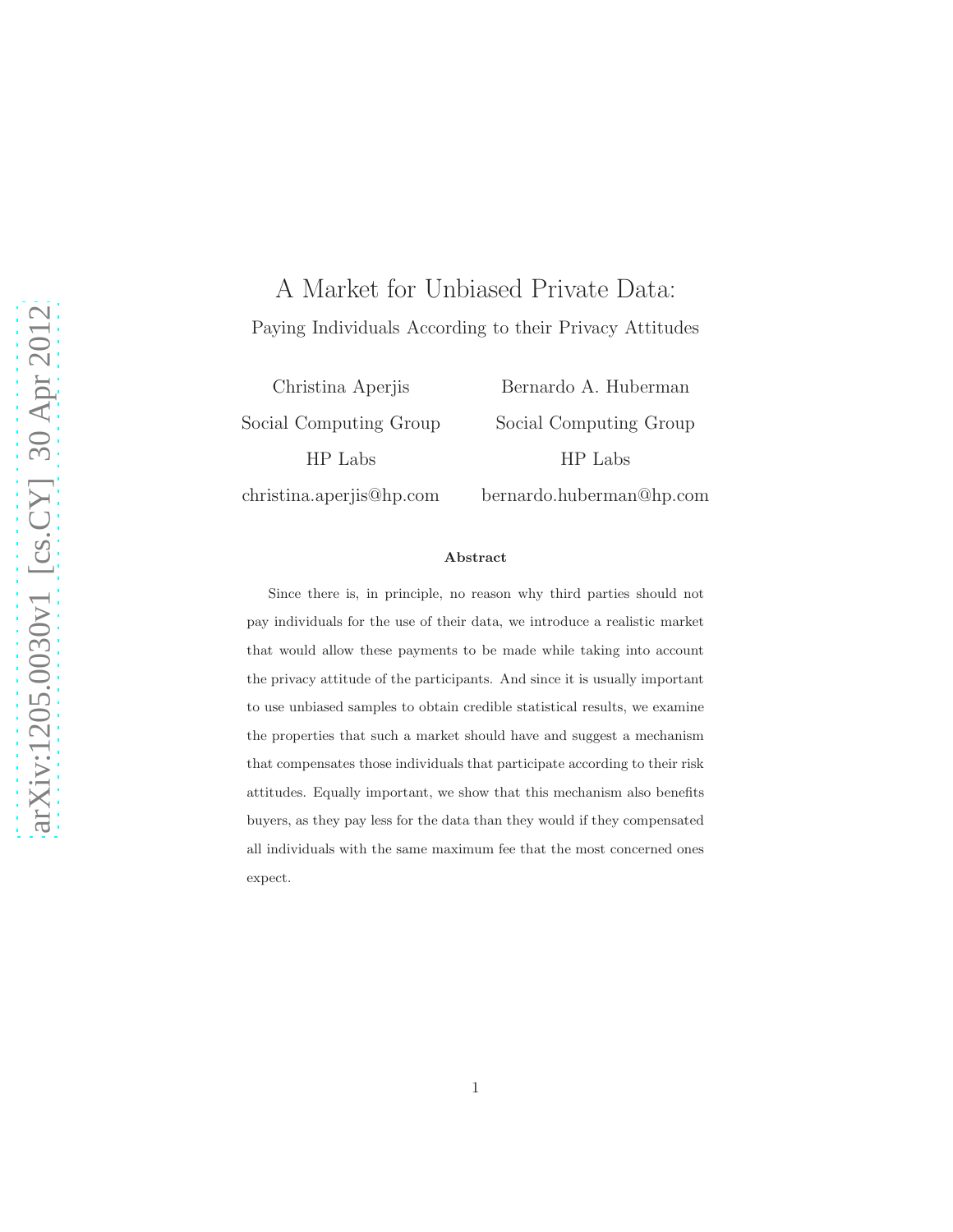### 1 Introduction

Not a single week goes by without a discussion in the media and the blogosphere about data privacy in large companies and governments, a sign that the handling of privacy is becoming a center of attention for the global society of the web. To the usual clamor of abuses by data aggregators, marketing companies and other institutions, there is now an increased focus on the fact that, while third parties<sup>1</sup> significantly profit from buying and selling consumers' data, the individuals whose data is being traded do not get paid at all. The upcoming IPO of Facebook has rekindled the discussion on whether users should benefit from the data they generate [\(Bilton, 2012;](#page-15-0) [Streitfeld, 2012\)](#page-16-0).<sup>2</sup> And more generally, there is in principle no reason why third parties should not pay the individuals for the use of their data [\(Zax](#page-16-1), [2011;](#page-16-1) [Andrews, 2012\)](#page-15-1).

In a number of settings, it is of the utmost importance for the buyer of the data to obtain an unbiased sample of individuals with certain characteristics; otherwise the results of his study may not be credible. This is usually the case for social, educational, and biomedical studies (e.g., [Khan et al., 1996\)](#page-16-2). For instance, a pharmaceutical company might be interested in obtaining an unbiased sample of a certain demographic that have a certain disease and use a given drug.

In order to make feasible the payment to individuals for the use of their data, we design a market that consists of an intermediary (the market-maker) who facilitates the interactions between those interested in buying access to unbiased samples of certain data (the buyers) and the individuals to whom the data correspond (the sellers). Such a market is consistent with today's reality, whereby it is easier to obtain information from a third party than from the individual himself [\(Gellman](#page-15-2), [2009](#page-15-2)).

Early suggestions for markets for private data did not specify how to set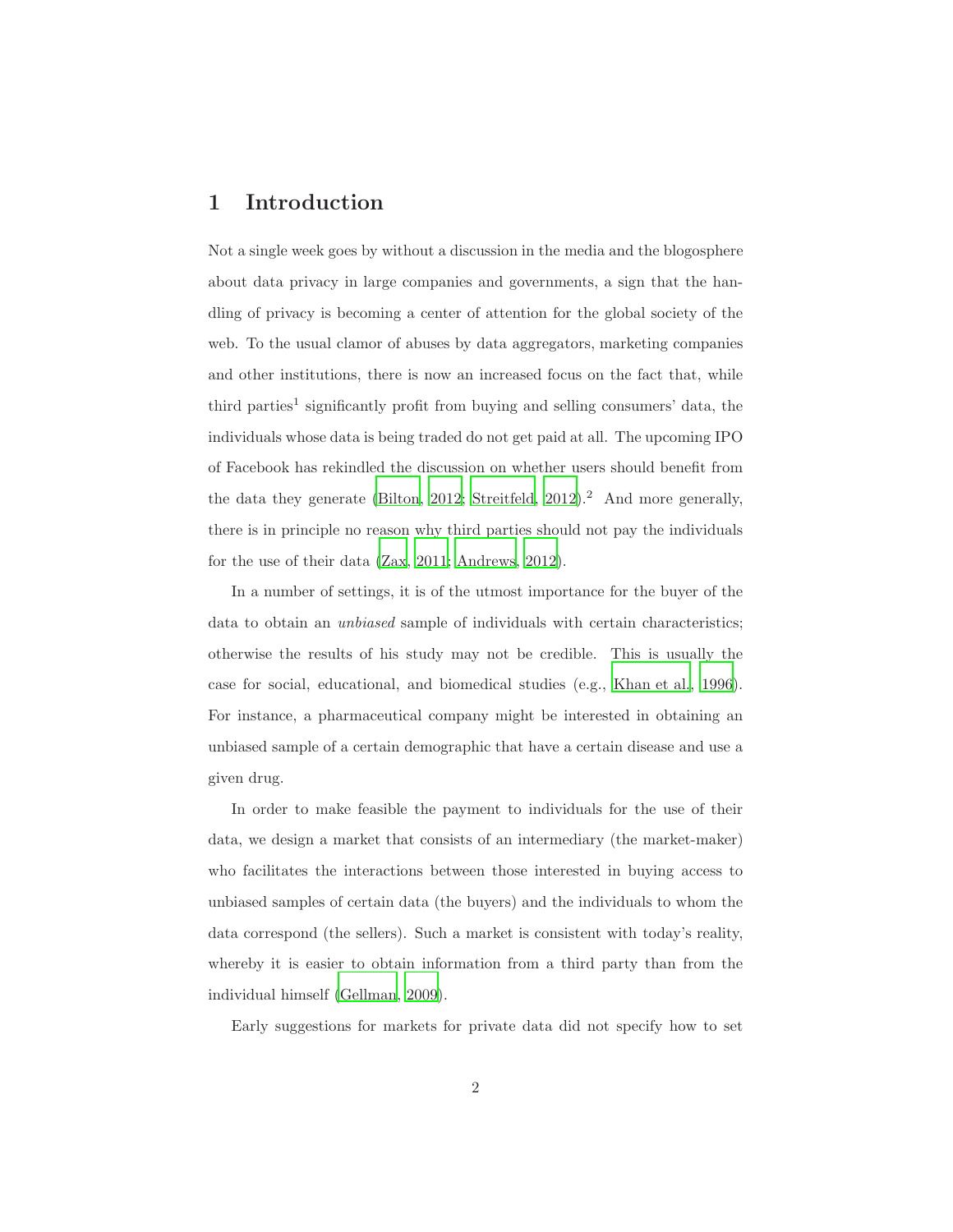appropriate prices [\(Adar and Huberman](#page-15-3), [2001;](#page-15-3) [Laudon](#page-16-3), [1996;](#page-16-3) [Sholtz](#page-16-4), [2001\)](#page-16-4). More recently, these markets were studied in the context of differential privacy [\(Ghosh and Roth](#page-15-4), [2011;](#page-15-4) [Dandekar et al.](#page-15-5), [2011\)](#page-15-5) under the assumption that the buyer is only interested in obtaining a statistic that is based on an unbiased sample, rather than the unbiased sample itself.<sup>3</sup>

Differential privacy mechanisms are inherently randomized in the sense that the buyer does not observe the true statistic but a noisy version of it. In this setting, potential sellers are asked to report their privacy valuations; this is, however, a major drawback from a practical point of view because it is very difficult for individuals to know their own valuation [\(Acquisti et al., 2009\)](#page-15-6) especially in that context. We avoid this issue by asking sellers to choose between different pricing schemes — instead of explicitly stating their privacy valuation. Another drawback of the differentiable privacy approach is that in order to achieve a reasonably accurate estimate, the buyer needs to use data from the majority of individuals in the subset of interest, which renders this mechanism very expensive for the buyer.<sup>4</sup> Our approach avoids this problem by using small unbiased subsets of the data to compute statistics about them.

In another approach, [Riederer et al. \(2011\)](#page-16-5) consider a setting where buyers pay for access to the raw data instead of just an estimate for a statistic. They correctly argue that this is more realistic because buyers often run specialized algorithms on the data that they may not be willing to share with the marketmaker. However, [Riederer et al. \(2011\)](#page-16-5) do not consider the problem of obtaining unbiased samples, which is the focus of this paper.

We consider the realistic scenario where the data corresponding to each individual is located in some database (e.g., in a hospital or a Health Information Exchange) but the buyer does not have the right to access this information. We will assume that the individuals whose data the buyer is interested in would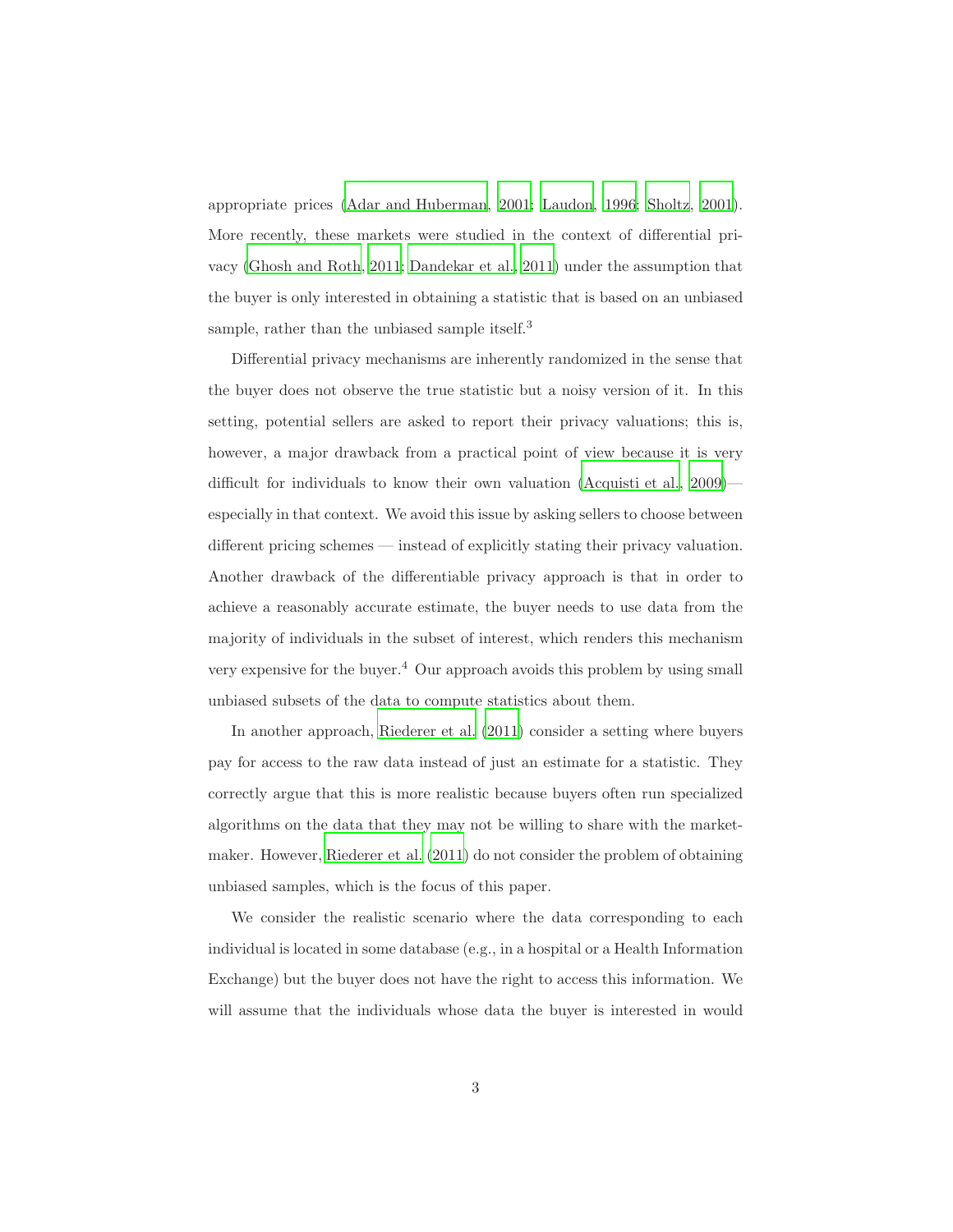allow him to access this information if appropriately compensated, which elicits the question: how much should the buyer pay an individual for using his data?

As is well-known, different individuals have different privacy valuations (see, e.g., [Acquisti et al., 2009\)](#page-15-6). For instance, some individuals may not be concerned about privacy and would allow the buyer to acess their data in exchange for a few cents, whereas others may only consent if paid at least \$10. Since all individuals prefer to be paid more, even those unconcerned about their privacy may pretend that they are if they expect that this will result in getting higher payments.

On the other hand, the buyer is interested in obtaining an unbiased sample without having to pay too much for it. Confronted with this problem, he may be tempted to buy access to the data with the smallest announced privacy valuations along the lines of a reverse auction. But this will not give him an unbiased sample because the value of an attribute is often correlated with its corresponding privacy valuation [\(Huberman et al.](#page-15-7), [2005\)](#page-15-7). The requirement of an unbiased sample implies the selection of individuals with the same probability (independently of how much they value privacy), which can significantly complicate the pricing problem.

In order to solve these problems, we describe the properties that a market for unbiased samples of private data should have, and suggest a mechanism that compensates those individuals that participate according to their own privacy and risk attitudes. Equally important, we show that this mechanism also brings benefits to buyers of the data as they end up paying for the data less than they would if they compensated all individuals with the same maximum fee that the most concerned ones expect. Our approach is based on the fact that a significant fraction of individuals exhibit risk-averse behavior [\(Holt and Laury](#page-15-8), [2002](#page-15-8)).

The market-maker first collects information from the sellers with respect to what pricing schemes they prefer for allowing buyers to access their data. When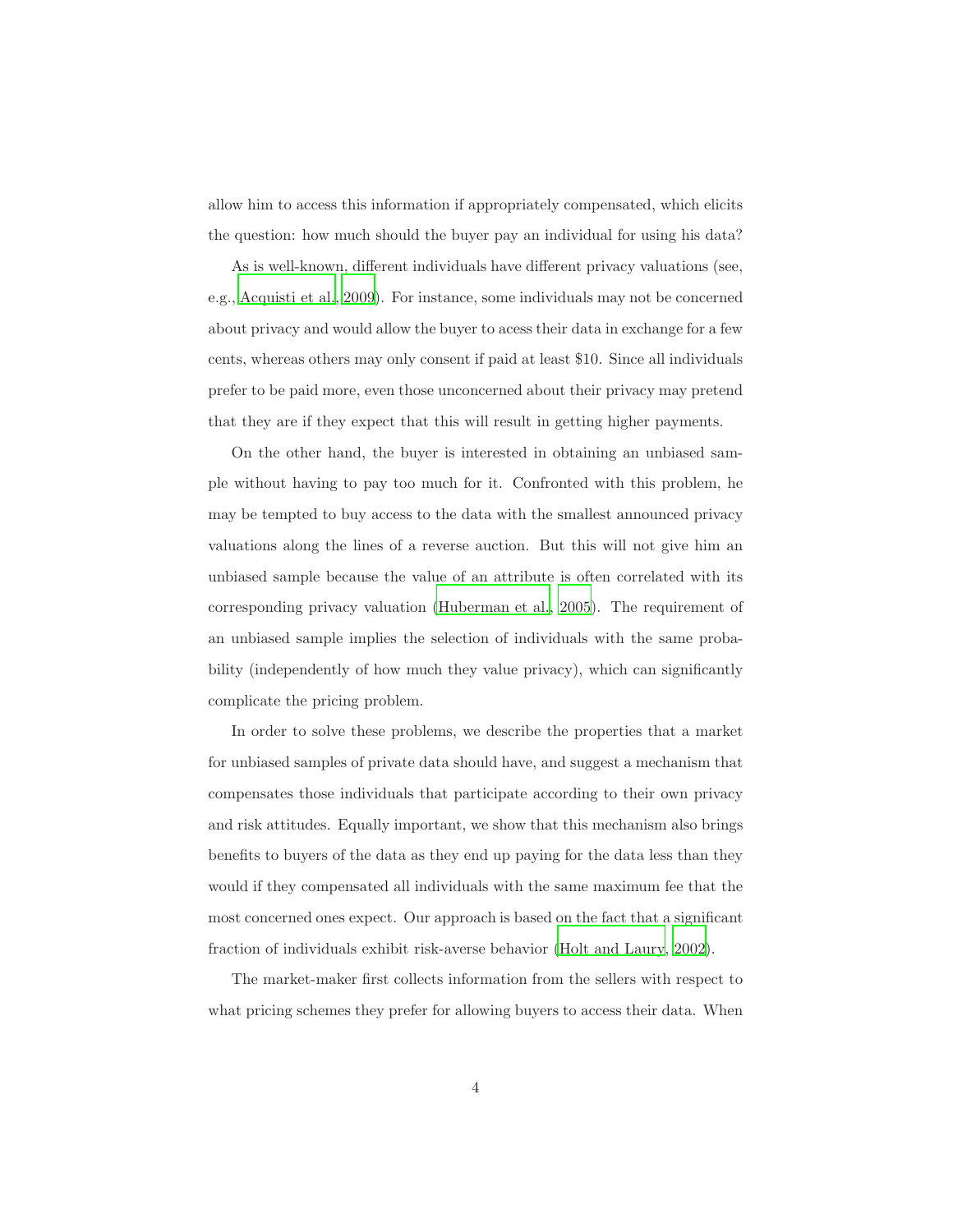a request from a potential buyer arrives, the market-maker constructs a pricing menu for authorized, unbiased data sets that, upon purchase, the buyer can use for whatever legitimate purposes.

### 2 The Market

The market-maker facilitates the interactions between buyers and sellers according to the following sequence:

- (A) The market-maker asks each seller a series of questions. For each question, the seller may select between different pricing schemes that allow a future buyer to access his data. There is always the choice to opt out. To minimize bias, the market-maker will offer prices that are high enough so that only a negligible fraction of sellers opt out.
- (B) Every time a potential buyer provides a request specifying what type of individuals he is interested in:
	- (1) The market-maker constructs a pricing menu for this request, which consists of the total price that the buyer has to pay in expectation to get access to an unbiased sample of K individuals for various values of K, e.g., it may cost \$100 for  $K = 100$  and \$250 for  $K = 200$ .
	- (2) The market-maker gives the pricing menu to the buyer, who then chooses the value of  $K$  that he wants to buy, thus trading off accuracy and cost: a larger K will provide more accurate results, but at the same time costs more.
	- (3) Having selected a value of  $K$ , the buyer pays the market-maker the corresponding price and the market-maker returns an unbiased random sample of size K.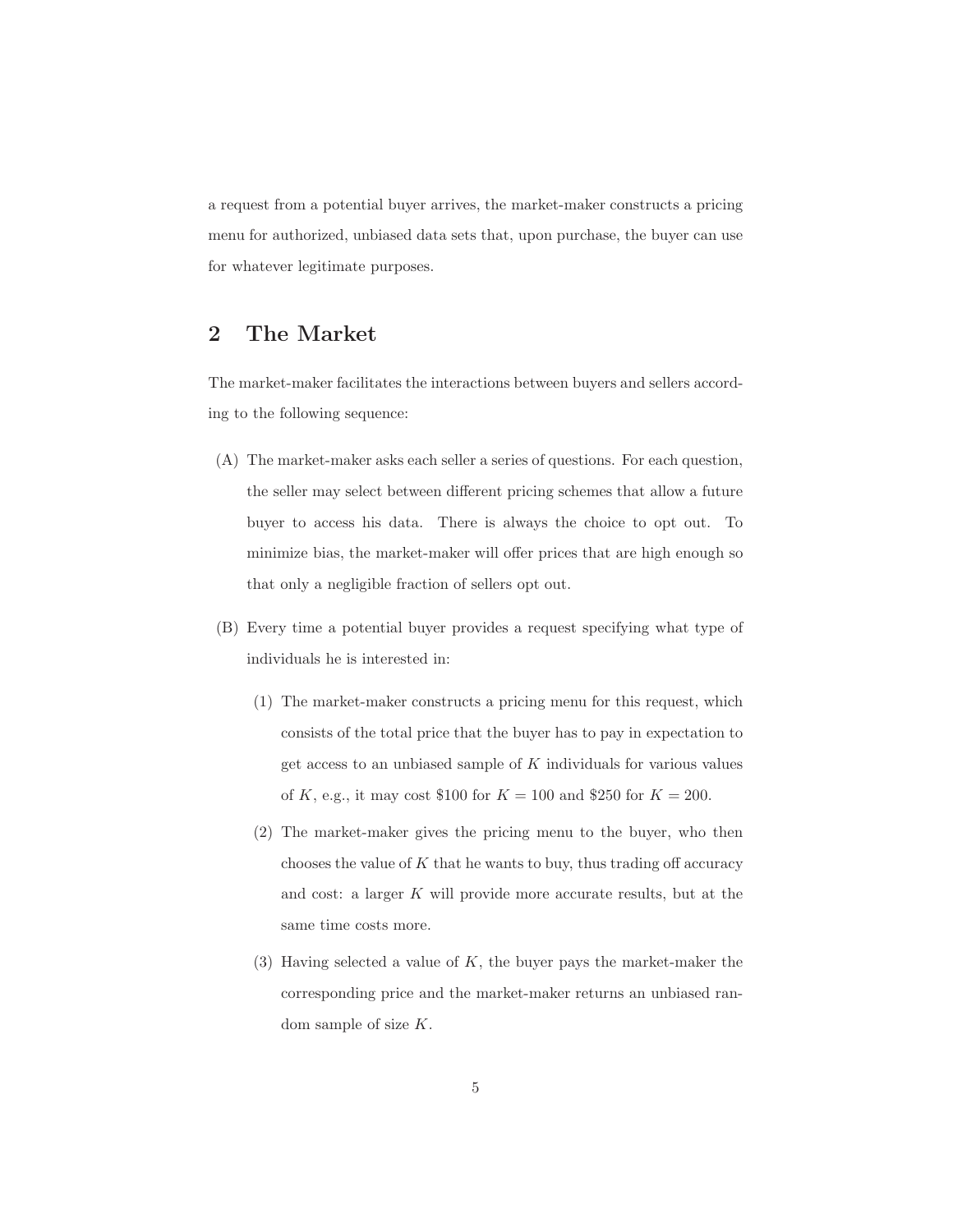(4) The market-maker uses the buyer's payment to appropriately compensate the sellers according to what they selected in (A), while keeping a cut for herself.

Observe that multiple buyers may use the data of the same individual. In that case, the individual is paid each time that a buyer pays for access to the individual's data.

It is worth pointing out that to get an accurate estimate of some statistic (e.g., some average) the buyer does not need to use the entire subset that he is interested in; a sample of appropriate size will usually suffice. In particular, let  $N$  be the number of individuals who satisfy the requirements of the buyer's request and  $K$  the size of an unbiased sample. If  $N$  is large, it is usually possible to obtain a good estimate even if  $K \ll N$ , because of the Law of Large Numbers.

In what follows, the goal of the market-maker is to select the lowest price at which the buyer can get an unbiased sample. In this way, the market-maker maximizes the amount of data that is traded. Observe that if the market-maker set a high price, a seller would be better off if his data was actually sold; however, a buyer would be less likely to buy. Thus, a high price could lead to market failure.

In the following sections, we illustrate how our approach works in a setting with two types of individuals in the population of sellers: one values privacy a lot, whereas the other does not. We refer to individuals of the former type as high-cost and to the individuals of the latter type as low-cost. We further assume that a low-cost individual would sell access to his data if paid any positive amount. Experimental studies of privacy suggest that this is a good approximation of reality, as privacy valuations are clustered around two extreme values, one of which is around zero [\(Acquisti et al., 2009\)](#page-15-6).<sup>5</sup>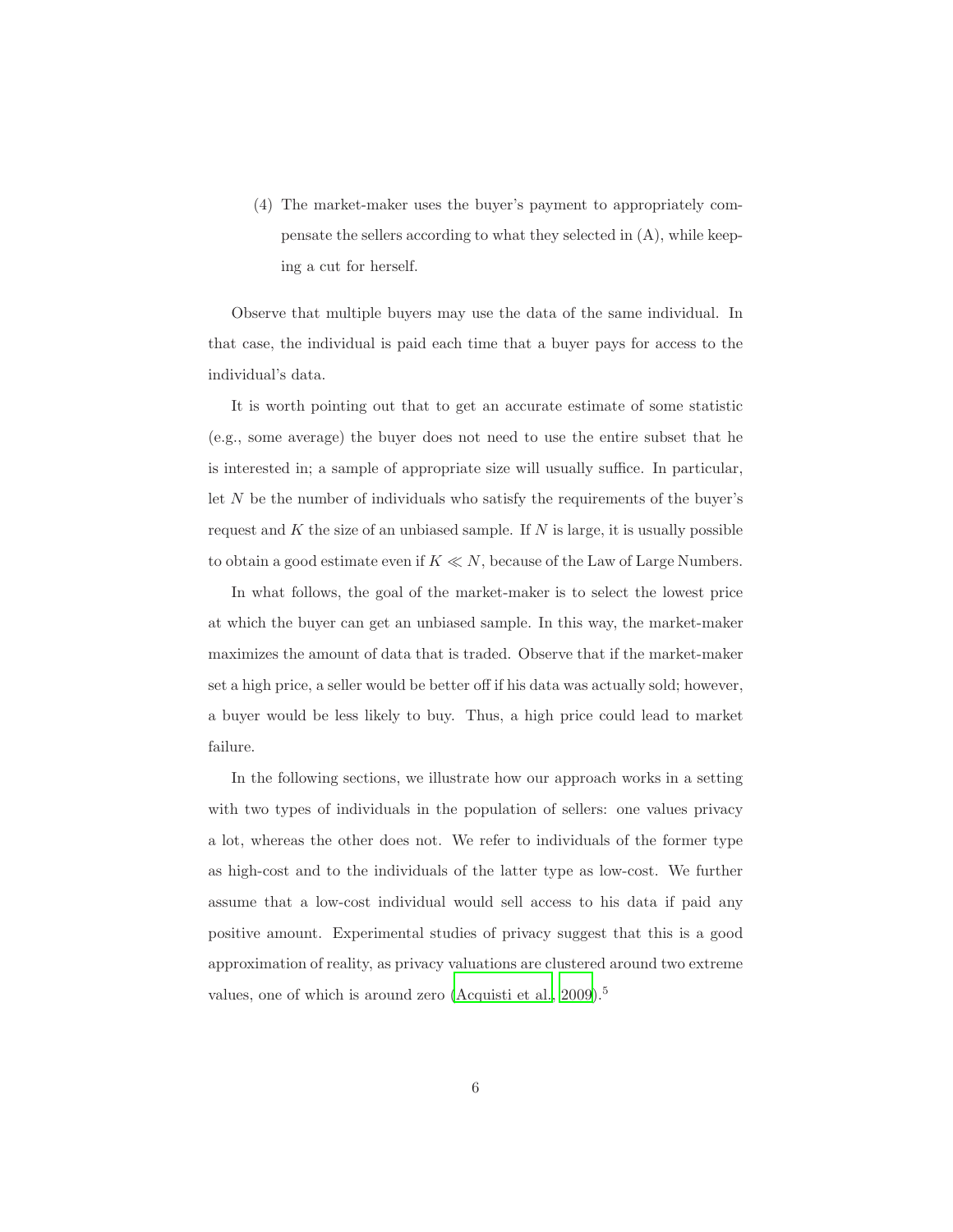### 3 The Advantages of Risk Aversion

Suppose that the market-maker knows that a high-cost individual would be willing to sell access to his data if he is paid at least \$10, whereas a low-cost individual would sell access to his data if paid any positive amount. If the market-maker knew which individuals were low-cost in advance and she had the ability to price discriminate, she would pay \$10 to high-cost individuals and a very small positive amount to low-cost individuals in exchange for selling access to their data. But unfortunately for the market-maker and the buyers, she does not have this information.

One expensive solution is to pay \$10 to every individual whose data a buyer purchases access to. This would certainly make low-cost individuals happy, but not the buyer. Furthermore, a price of \$10 per data point may be too high for the buyer, resulting in a no-trade outcome. On the other hand, if the price was strictly smaller than \$10, high-cost individuals would not participate and the resulting estimate would be biased.

The task is to find a means by which the buyer pays strictly less than \$10 on average per data point while getting an unbiased estimate. This is possible if some individuals are risk-averse, that is, they prefer a less risky lottery to a more risky one with the same expected payment. Experimental studies have shown that people exhibit risk-averse behavior even for small payoffs, e.g., payments equal to a couple of dollars [\(Holt and Laury, 2002\)](#page-15-8).

Suppose that the market-maker asks each individual to select between the following two options:

- Option A: With probability 0.2, a buyer will get access to your data and you will receive a payment of \$10. Otherwise, you'll receive no payment.
- Option B: With probability 0.2, a buyer will get access to your data. You'll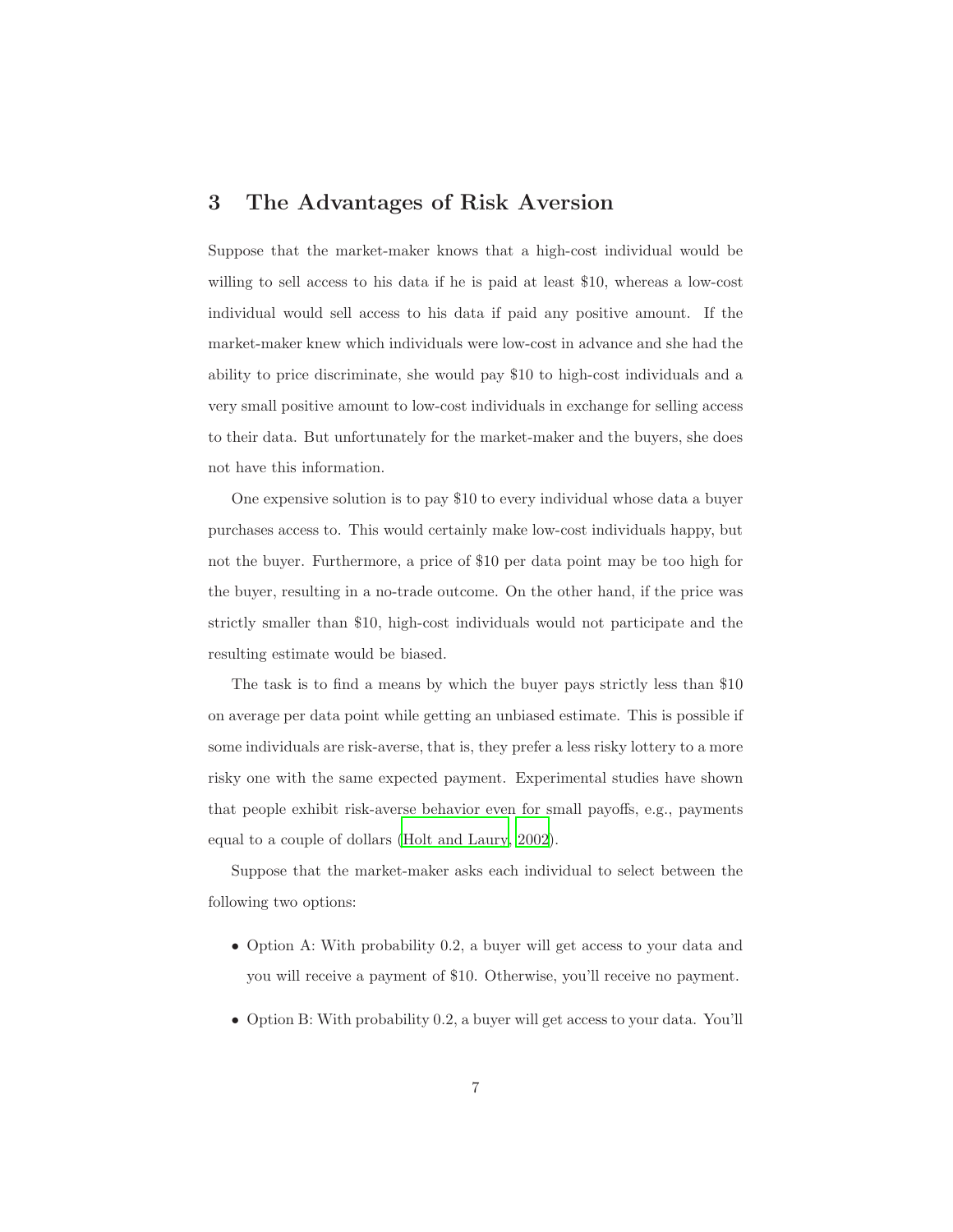receive a payment of \$1 irrespectively of whether or not a buyer gets access to your data.

Note that given these two options, no seller is better off opting out. Furthermore, observe that when an individual selects Option B, he is paid even when his data is not used.

We expect that most high-cost individuals will choose Option A. In particular, with Option A, a high-cost individual is fully compensated whenever his data is used. On the other hand, by chosing Option B, a high-cost individual incurs a significant loss when his data is used and only receives a small payment. We expect that this cost will generally outweigh the benefit of getting \$1 from Option B when his data is not used.

The choice of a low-cost individual will depend on his risk attitude: $6$  he would select A if he were risk seeking or risk neutral, but would select B if he were sufficiently risk-averse. Notice that, in expectation, the payment to someone that selects Option A is higher than the payment to someone that selects Option B, and that some individuals may select Option B because of risk aversion.

Now suppose that a buyer is interested in using a sample of individuals with certain characteristics (e.g., in terms of demographics). Suppose that there are  $N = 1000$  such individuals and the buyer wants to use a sample of size  $K = 200$ . The market-maker can select a random sample of size  $K$  from the population of N and ask the buyer to pay each individual according to their choices. Note that each seller is selected with probability  $K/N = 0.2$ . If sufficiently many sellers have selected Option B, then the expected total payment will be significantly smaller than if everyone was paid according to Option A. For instance, if half of all individuals choose Option B, the total expected payment is  $100 * 10 + 500 *$  $1 = 1,500$ , or equivalently \$7.5 per data point. On the other hand, if every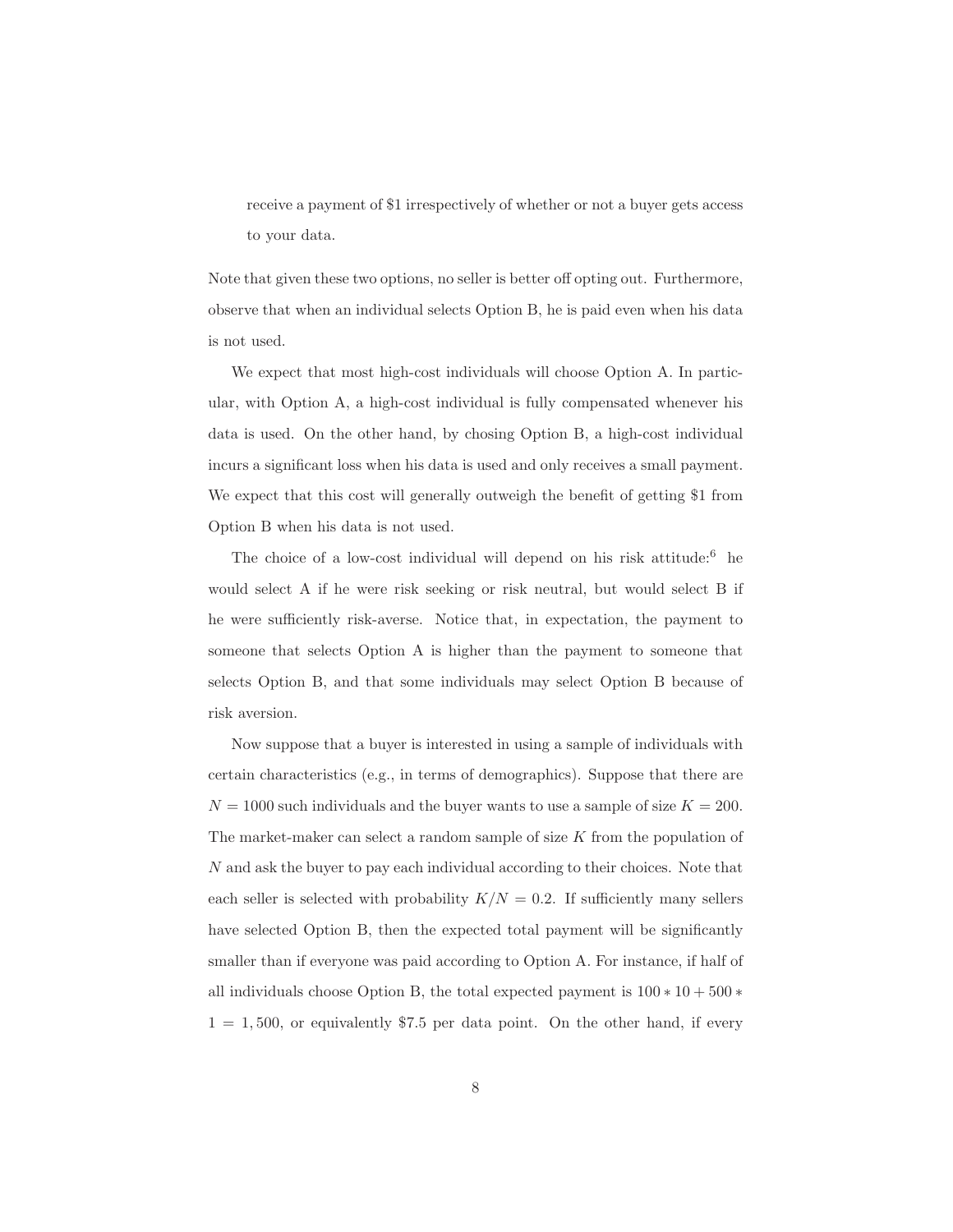<span id="page-8-0"></span>individual is paid \$10 when his data is used, the total expected payment would be  $200 * 10 = 2,000$ , that is, \$10 per data point.

### 4 Discovering Privacy and Risk Attitudes

More generally, when asking the sellers to select between potential pricing schemes, the market-maker can vary (1) the probability at which a buyer gets access to one's data,  $(2)$  the payment from Option A, and  $(3)$  the payment from Option B. Furthermore, the market-maker can give each individual the option to opt out. That is, an individual would be asked to select between the following three options:

- Option A: With probability  $q$ , a buyer will get access to your data and you will receive a payment of \$x. Otherwise, you'll receive no payment.
- $\bullet\,$  Option B: With probability  $q,$  a buyer will get access to your data. You'll receive a payment of \$y irrespectively of whether or not a buyer gets access to your data.
- Option C: No buyer gets access to your data and you receive no payment.

for various values of  $q$ ,  $x$  and  $y$ . Note that, with the goal of minimizing the buyer's payment, the market-maker is only interested in values for which the payment to an individual that selects Option B is smaller than the expected payment to an individual that selects Option A, that is,  $y < q \cdot x$ .

Option A provides a high payment if a buyer gets access to one's data, but there is no payment otherwise. On the other hand, Option B provides a lower strictly positive payment — even if one's data is not used by a buyer. Each individual will choose each time through several iterations of these three options with different prices. By aggregating the choices of all individuals, the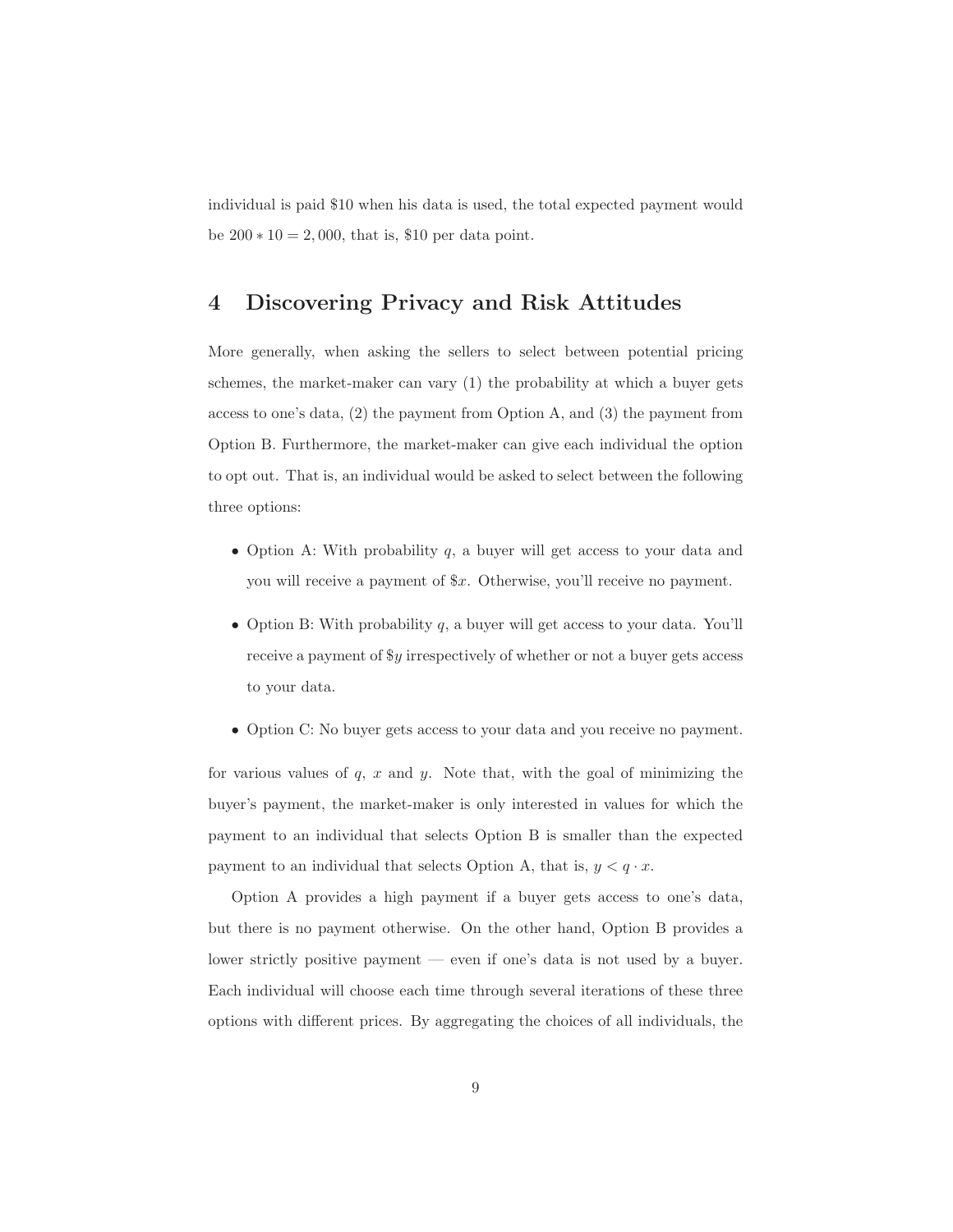market-maker will then be able to derive pricing menus (as described in the following section), which she can use to sell the data to buyers.

In order to select appropriate values for  $x$ , the market-maker can be informed by existing studies that assess how much an individual needs to be compensated to permit a decrease in privacy [\(Huberman et al., 2005;](#page-15-7) [Acquisti et al., 2009;](#page-15-6) [Cvrcek et al., 2006](#page-15-9)). To minimize bias, the market-maker will set  $x$  high enough so that only a negligible fraction of sellers opt out.

Notice that during the first iterations of market making there will be limited information as to what the ongoing price for the majority of the people is when selling access to their private data. But as the market matures creating a pricing menu will require fewer but more accurate (in the sense of the values of  $x$  and y) presentations to the user.

### 5 The Pricing Menu

Let  $\bar{x}$  be the minimum value of x that is high enough so that only a negligible fraction of sellers has chosen Option C. In what follows we only consider the questions with  $x = \bar{x}$ .

When a request from a buyer arrives, the market-maker first identifies the subset of individuals that the buyer is interested in. Suppose that this subset consists of N individuals. Then, using the choices of these individuals between Options A and B (for the questions with  $x = \bar{x}$ ) for each value of the probability q, the market-maker identifies the minimum expected price for which the buyer can get access to a random unbiased sample of size  $q \cdot N$ . In particular, for a fixed  $q$ : as  $y$  increases, the number of sellers that will select Option B increases, but at the same time the expected payment to each such seller also increases. For each probability  $q$ , the market-maker will choose the value  $y$  that minimizes the expected amount that the buyer has to pay per data point. By doing this for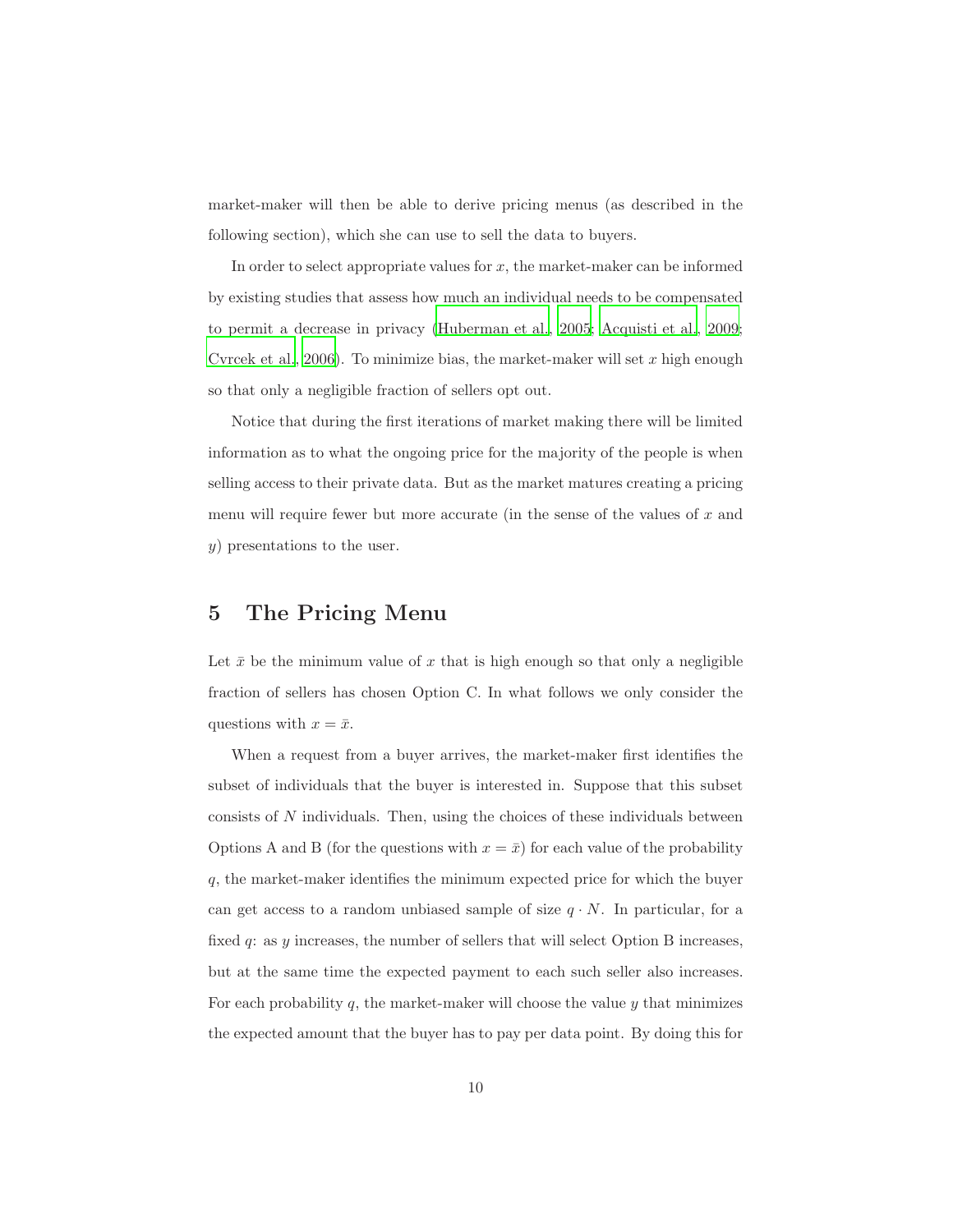every value of  $q$  for which she has the choices of sellers, the market-maker derives the pricing menu. The pricing menu is presented to the buyer as a function of the sample size, i.e., the number of individuals in the unbiased sample.

### Homogeneous Risk Attitudes: An Example

To further quantify the potential gains of our approach, we consider an example where all sellers exhibit the same level of risk aversion. We assume that the market-maker knows the distribution of privacy valuations and risk attitudes in the population of sellers but cannot price discriminate. Note that we only make this assumption for the sake of example; in reality, the market-maker does not need to know the privacy and risk attitudes of each seller upfront, but she can discover this information as discussed in section [4.](#page-8-0)

Suppose that  $N = 1000$  sellers satisfy the buyer's specification. Moreover, assume that the market-maker knows that half of these individuals are high-cost and need to be compensated at least \$10, whereas the other half are low-cost (i.e., willing to sell access to their data for any positive amount) — but does not know who is who. We further assume that the risk attitudes of individuals are described by the standard utility function  $u(x) = 1 - e^{-x}$  and that when choosing between a triplet of options (given by the market-maker), each individual will select the option that maximizes his expected utility [\(Mas-Colell et al.,](#page-16-6) [1995\)](#page-16-6).

If the market-maker has this information, then for every value of the probability q (resp., the sample size K), she will set  $x = 10$  as the payment for Option A. Moreover, she will set the payment  $y$  of Option B in such a way that low-cost individuals choose it while minimizing the expected price for the buyer (the specific value of y will depend on the probability q). We call this the Optimal Mechanism.<sup>7</sup> On the other hand, we refer to the mechanism that pays any individual \$10 when his data is used as the Baseline.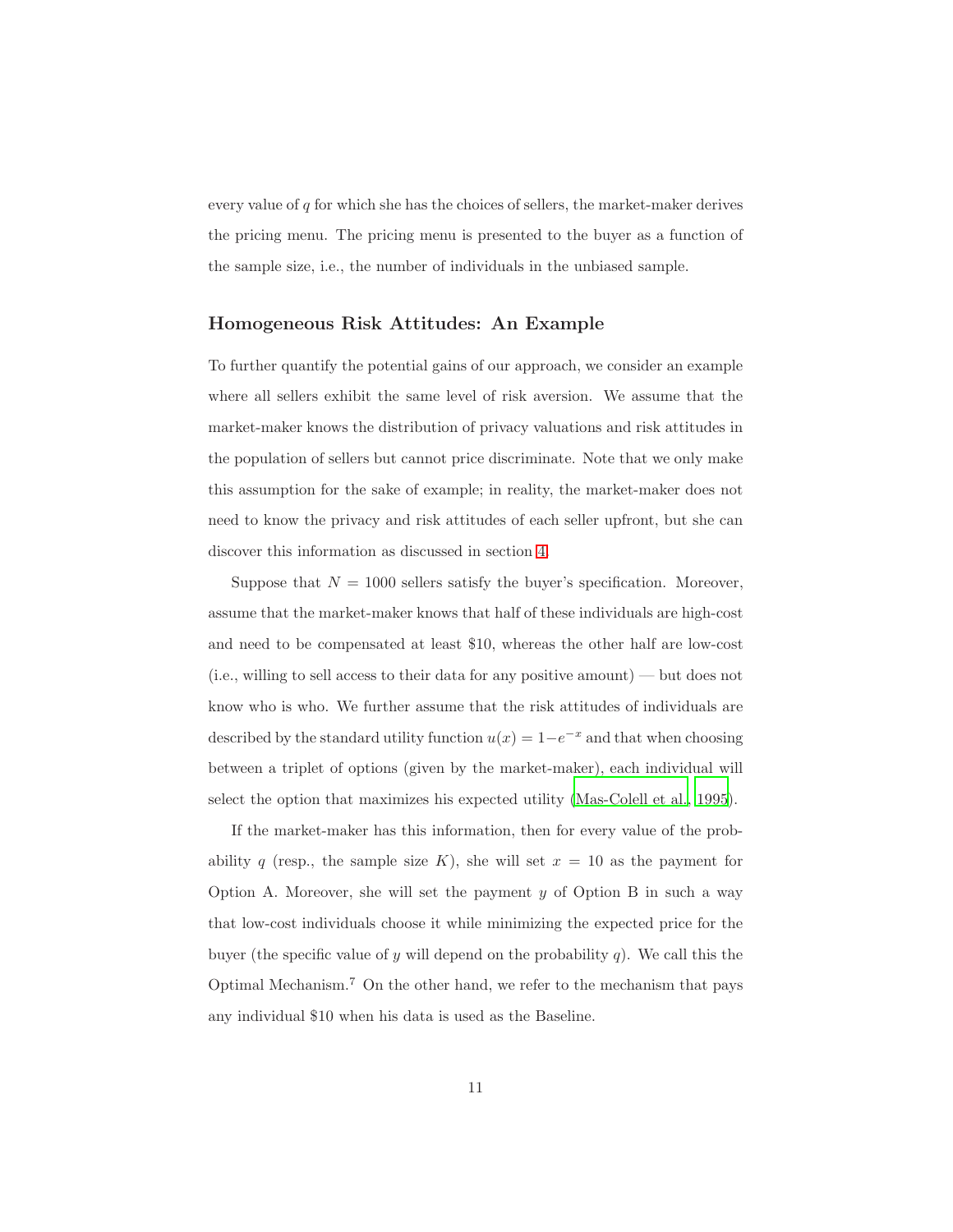

<span id="page-11-0"></span>Figure 1: Expected amount that the buyer pays per data point when sellers' risk attitudes are given by the standard utility function  $u(x) = 1 - e^{-x}$ .

Figure [1](#page-11-0) shows the expected amount that the buyer pays per data point as a function of the total number of data points acquired. We observe that, apart from very large values of  $K$ , the Optimal Mechanism is significantly better than the Baseline Mechanism for the buyer. The expected payment per data point is equal to \$10 for the Baseline Mechanism, whereas for the Optimal Mechanism it may be as low as \$5.5 (for small values of  $K$ ). Note that if the marketmaker knew the private costs of all individuals and could price discriminate, the expected payment per data point would be \$5. We conclude that by taking advantage of sellers' risk aversion, the market-maker can significantly decrease the prices.

In this example, we have assumed that all sellers are risk-averse. In reality, some sellers may be risk seeking, and as a result the difference between the Baseline and the Optimal Mechanism will be smaller. But it is usually still possible to significantly decrease the price for the buyer if enough low-cost sellers are risk-averse.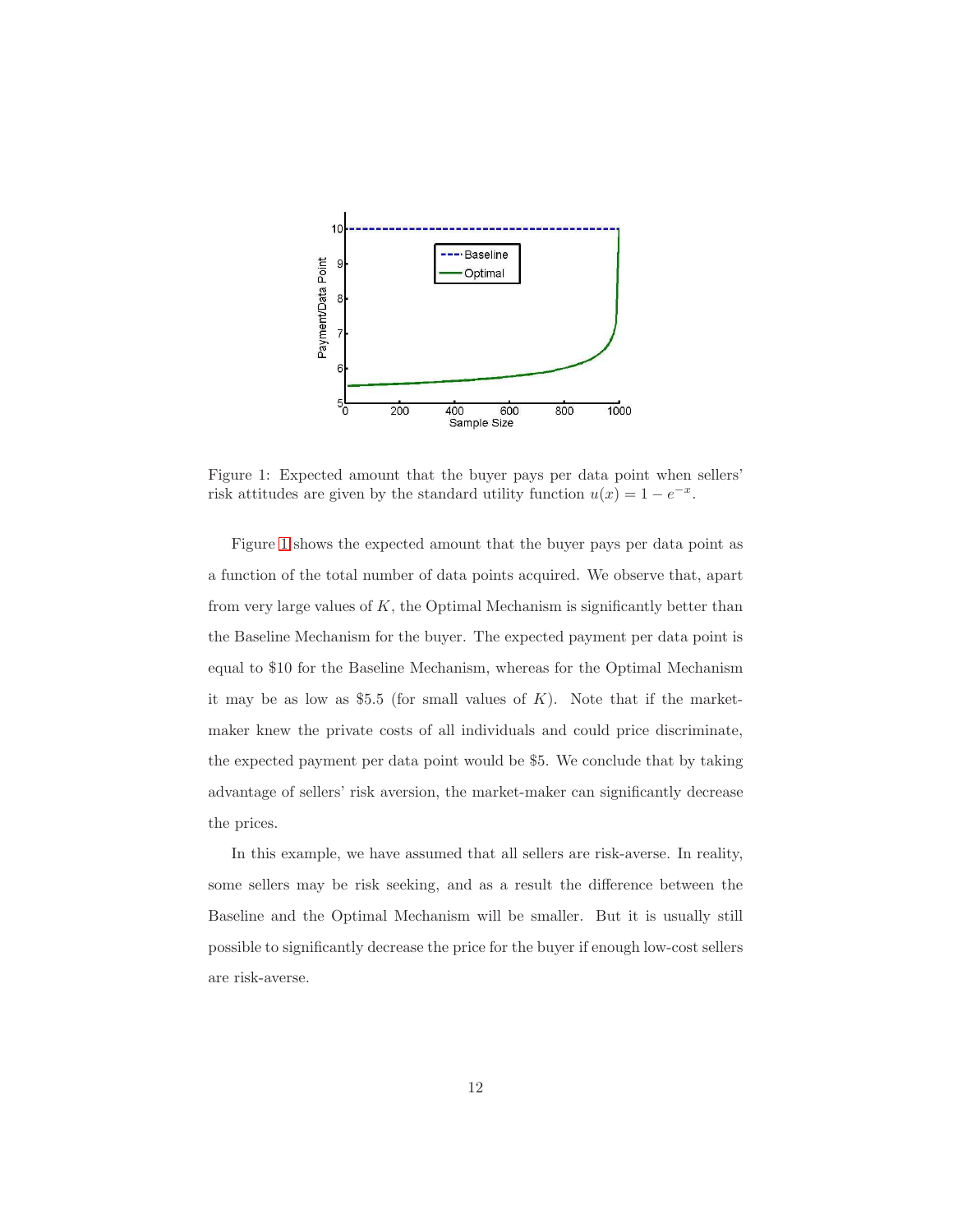### 6 Bundling Across Requests

In section [4,](#page-8-0) we discussed how, by asking appropriate questions, the marketmaker can discover what pricing scheme each seller prefers for selling access to his data to a buyer. More generally, multiple buyers may pay to access the data of a single seller. The market-maker can facilitate such trade by varying the wording in Options A and B to reflect that multiple sales may occur. For instance, the market-maker could ask a seller to select among the following options:

- Option A: With probability  $q$  your data will be selected. If selected, each time a request comes for your data, the buyer that submitted it will be allowed to access your data and you will receive a payment of  $x$ . Otherwise, you'll receive no payment and no buyer will get access to your data.
- Option B: With probability  $q$  your data will be selected. If selected, each time a request comes for your data, the buyer that submitted it will be allowed to access your data. You'll receive a payment of \$y irrespectively of whether your data is selected.
- Option C: No buyer gets access to your data and you receive no payment.

Note that a risk-averse individual is more likely to select Option B (compared to Option A) when he expects that a larger number of buyers will be interested in his data. As a result, the market-maker will be able to further reduce the expected payment of a single buyer if there is a large number of buyers.

Even though this approach is based on the assumption that multiple buyers will be interested in the same subset of sellers, it is possible to generalize for the case that buyers are interested in different subsets which overlap. Then, the market-maker faces a tradeoff between (1) taking advantage of risk aversion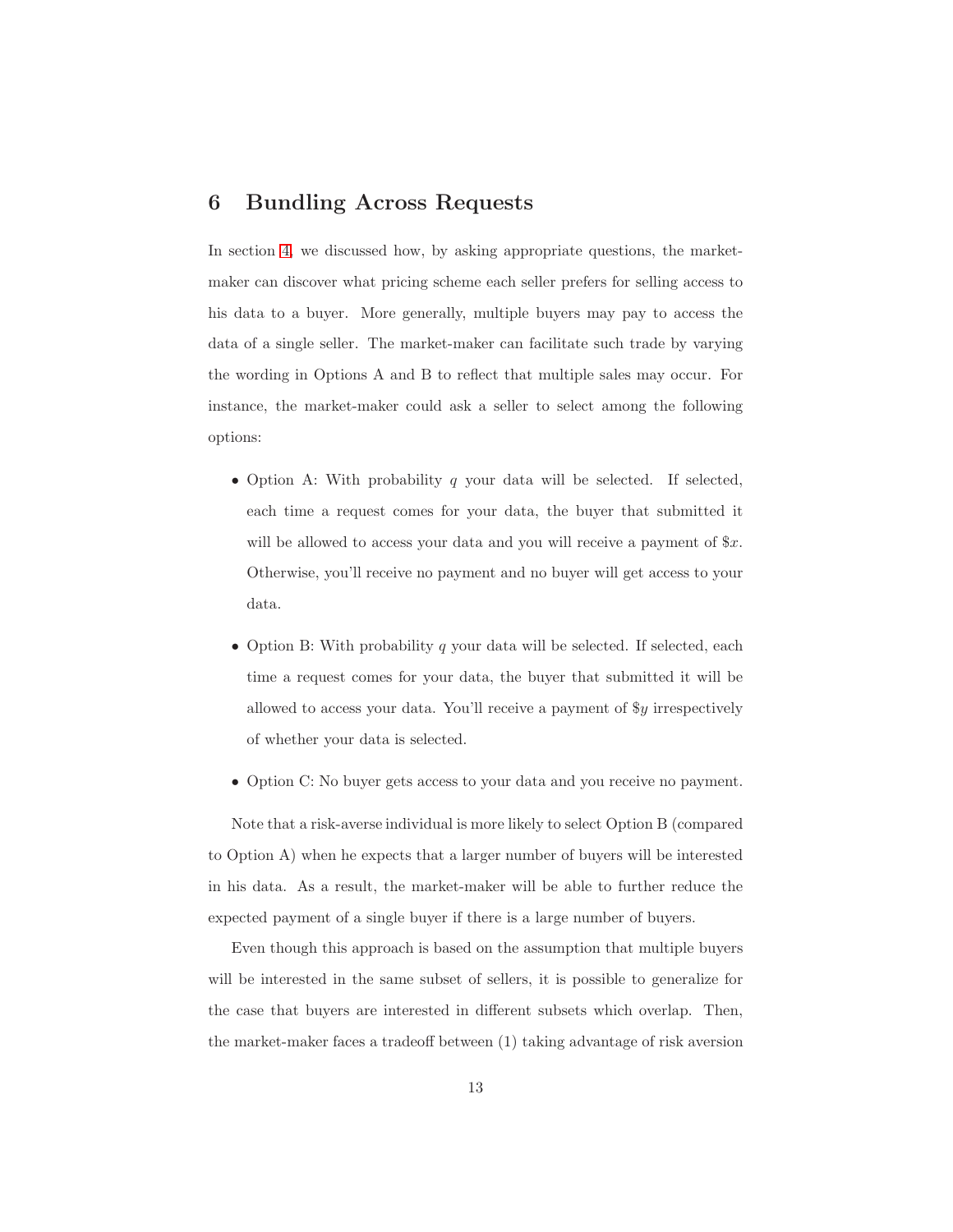as much as possible to minimize each buyer's expected payment and (2) asking sellers simple questions (in terms of the pricing schemes they prefer) that accurately reflect the algorithm that the market-maker uses to assign sellers to buyers.

Another related issue is whether a seller should have a say on what his data can be used for. The market-maker can provide information about the range of applications that buyers may be interested in (e.g., biomedical, educational, and social studies). Then, by opting in, a seller accepts that his data can be used for any of these applications by any buyer. Alternatively, there could be multiple menus that dictate different usage policies; this approach would provide more transparency but would result in a more complex experience for the sellers.

### 7 Conclusions

In this paper we proposed a realistic and feasible market for unbiased samples of private data that compensates those individuals that opt to participate according to their own privacy and risk attitudes. This is in contrast to other market approaches to privacy that would result in the acquisition of either cheap and biased data or unbiased data sets that are large and costly. Our approach can be used for applications that run the gamut from biomedical to social and educational applications. Equally important, we take into account the fact that in real life a significant fraction of individuals exhibit risk-averse behavior, and we use this fact to extract a pricing structure that reflects risk attitudes and benefits the buyer of the data.

The implementation of this market would go a long way to satisfy the growing chorus of people that complain of not receiving any payment even though their data is often bought and sold by third parties at a profit.

In spite of the ease of implementation, it might take a while until individuals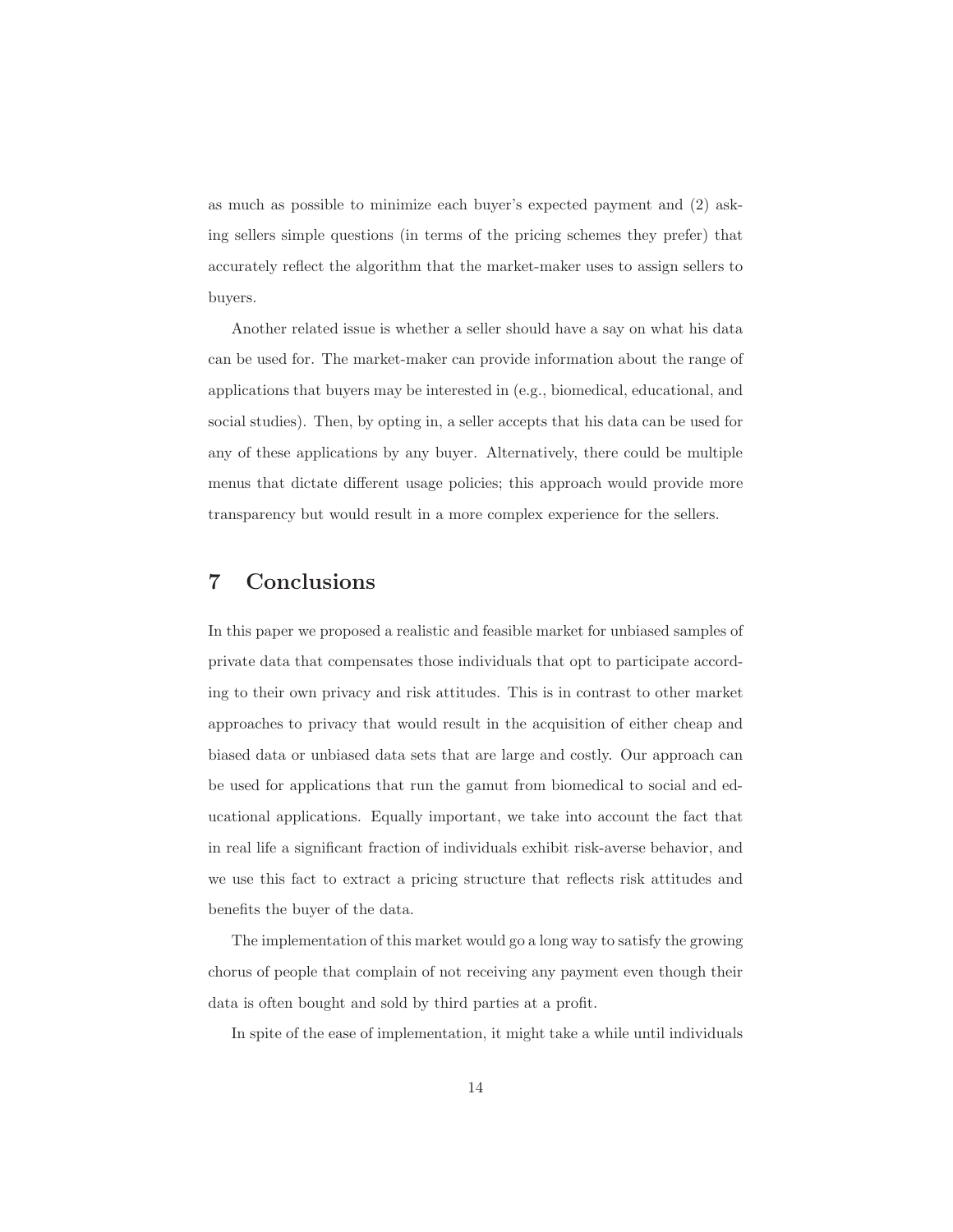discover and profit from this mechanism. But as the demand for data increases from the buyer side of the market, we anticipate that the supply will also increase as more people realize that they can make money from selling access to their data. Notice that in addition to potential costs because of privacy loss, an individual also has to incur the "cost" of answering a number of questions comparing different pricing schemes. Nevertheless it might be worthwhile to respond to these questions if people expect that their choices will be used to appropriately compensate them for a large number of sales.

### Acknowledgements

The authors gratefully acknowledge helpful conversations with Dave Levin.

### Notes

<sup>1</sup>Such as Acxiom and Quantcast

<sup>2</sup>We note that in the case of Facebook and other online services, users do obtain a benefit in return for their data, because they get free access to these services.

<sup>3</sup>We note that it is straightforward to extend our approach to settings where each buyer submits a query to the market-maker and the market-maker returns an estimate based on an unbiased sample.

<sup>4</sup>For instance, [Ghosh and Roth \(2011](#page-15-4)) consider the problem of getting an unbiased estimate of the sum of  $n$  bits (each of these bits corresponds to a seller). In order to have that Pr[|estimated sum – true sum|  $\geq 0.08n$ ]  $\leq 1/3$ , the buyer needs to pay 95 percent of all sellers.

<sup>5</sup>It is straightforward to generalize our results to the case that the privacy valuations of individuals are drawn from a general distribution as long as the support is bounded.

 $6$ The choice of a high-cost individual will also depend on his risk attitudes, but he will choose Option A for realistic risk attitudes.

<sup>7</sup>In particular, at the Optimal Mechanism the payment of Option B is the minimum  $y$  that satisfies  $u(y) \geq q \cdot u(10) + (1-q)u(0)$  (for a fixed q). This is the minimum value of y for which low-cost sellers choose Option B when  $x = 10$ . To see this, recall that a low-cost individual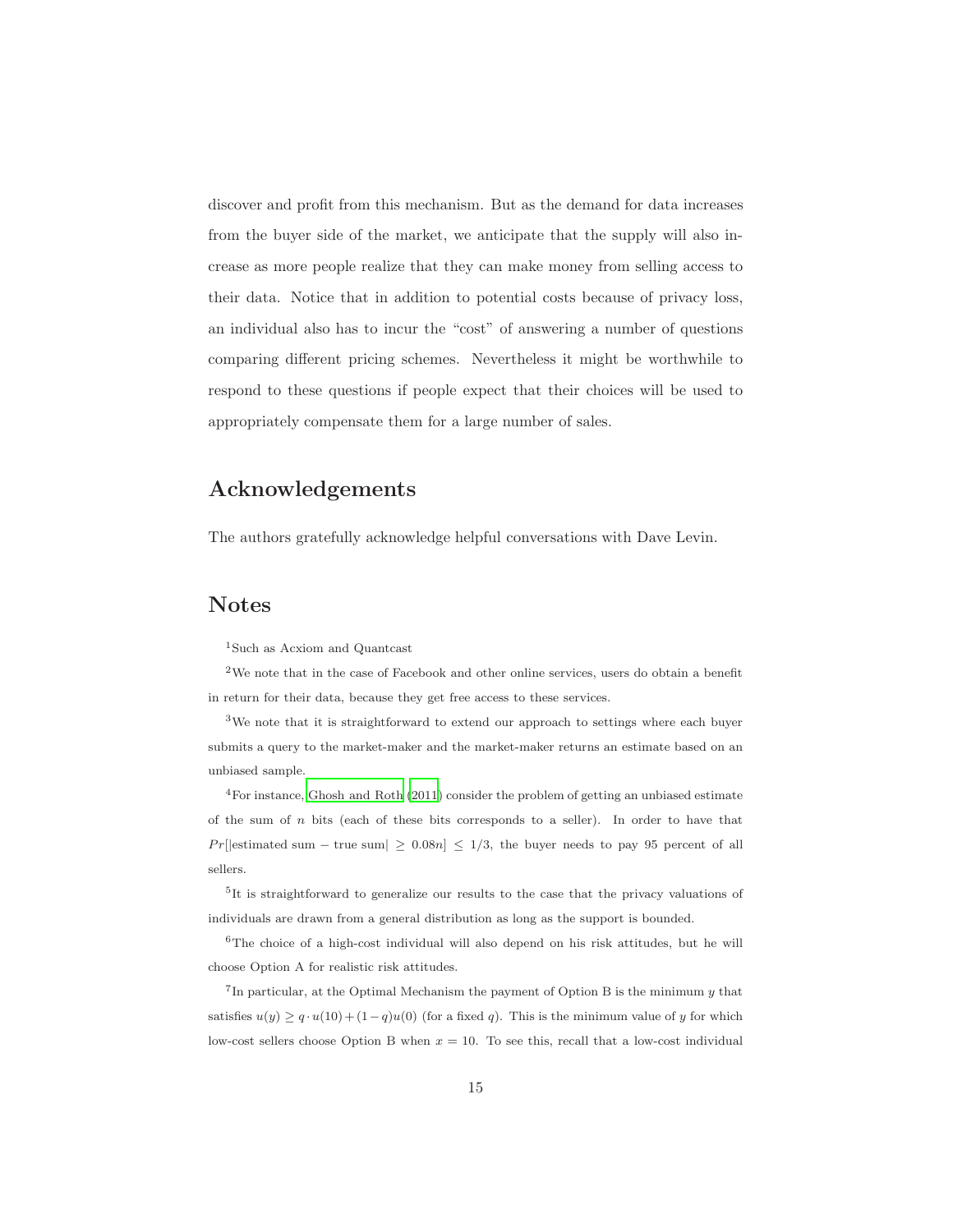incurs no cost when a buyer gets access to his data. Thus, his utility from choosing Option B is simply  $u(y)$ , whereas his expected utility from choosing Option A is  $q \cdot u(10) + (1 - q)u(0)$ when  $x = 10$ . The individual will select the option that maximizes his expected utility.

## References

- <span id="page-15-6"></span>A. Acquisti, L. John, and G. Loewenstein. What is privacy worth? In Twenty First Workshop on Information Systems and Economics (WISE), 2009.
- <span id="page-15-3"></span>E. Adar and B. A. Huberman. A market for secrets. First Monday, 6(8), 2001.
- <span id="page-15-1"></span>L. Andrews. Facebook is using you. The New York Times, February 2012.
- <span id="page-15-0"></span>N. Bilton. Disruptions: Facebook users ask, 'Where's our cut?'. The New York Times, February 2012.
- <span id="page-15-9"></span>D. Cvrcek, M. Kumpost, V. Matyas, and G. Danezis. A study on the value of location privacy. In Proceedings of Workshop on Privacy in the Electronic Society (WPES 06), pages 109–118, 2006.
- <span id="page-15-5"></span>P. Dandekar, N. Fawaz, and S. Ioannidis. Privacy auctions for inner product disclosures. arXiv, 1111.2885, 2011.
- <span id="page-15-2"></span>R. Gellman. Privacy in the clouds: Risks to privacy and confidentiality from cloud computing. World Privacy Forum, 2009.
- <span id="page-15-4"></span>A. Ghosh and A. Roth. Selling privacy at auction. In ACM Conference on Electronic Commerce, pages 199–208, 2011.
- <span id="page-15-8"></span>C. A. Holt and S. K. Laury. Risk aversion and incentive effects. American Economic Review, 92:1644–1655, 2002.
- <span id="page-15-7"></span>B. A. Huberman, E. Adar, and L. R. Fine. Valuating privacy. Security Privacy, IEEE,  $3(5):22 - 25$ , 2005.